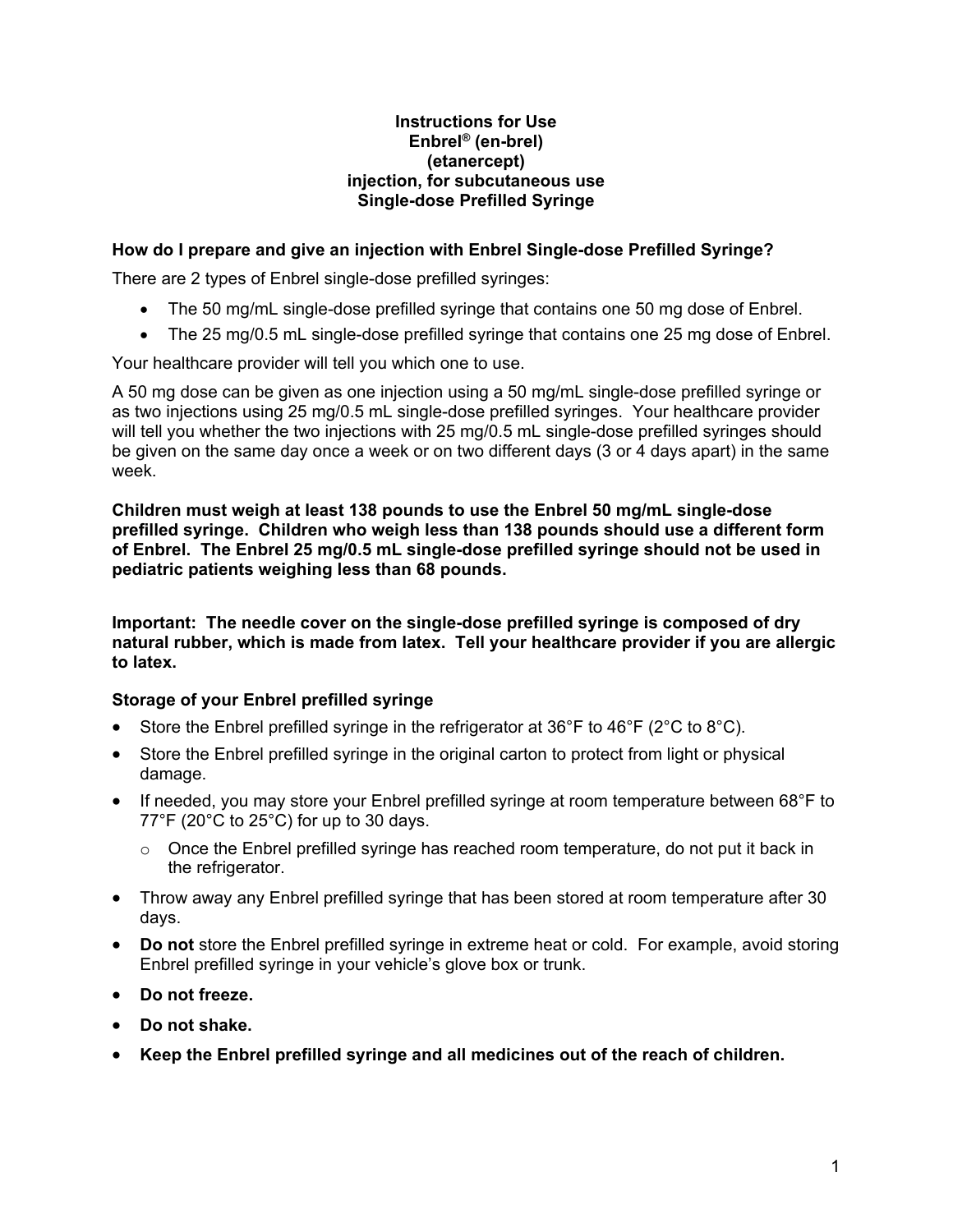If you have any questions about storage, contact your healthcare provider or call 1-888-4ENBREL (1-888-436-2735) for further instructions.

## **Step 1: Setting Up for an Injection**

- 1. Select a clean, well-lit, flat work surface, such as a table.
- 2. Take the Enbrel carton containing the prefilled syringes out of the refrigerator and place it on your flat work surface. Remove one prefilled syringe and place it on your work surface. Carefully lift the prefilled syringe straight up out of the box. **Do not shake** the prefilled syringe of Enbrel. Place the carton containing any remaining prefilled syringes back into the refrigerator at 36°F to 46°F (2°C to 8°C).
- 3. Check the expiration date on the prefilled syringe. If the expiration date has passed, **do not** use the prefilled syringe and contact your pharmacist or call 1-888-4ENBREL (1-888-436-2735) for assistance.
- 4. **Do not** use the prefilled syringe if the needle cover is missing or not securely attached. Call 1-888-4ENBREL (1-888-436-2735).
- 5. For a more comfortable injection, leave the prefilled syringe at room temperature for about 15 to 30 minutes before injecting. **Do not** remove the needle cover while allowing it to reach room temperature. **Do not** warm Enbrel in any other way (for example, **do not** warm it in a microwave or in hot water).
- 6. Hold the prefilled syringe with the covered needle pointing down. If bubbles are seen in the syringe, very gently tap the prefilled syringe to allow any bubbles to rise to the top of the syringe. Turn the syringe so that the purple horizontal lines on the barrel are directly facing you. Check to see if the amount of liquid in the syringe falls between the purple lines. The top of the liquid may be curved. If the syringe does not have the right amount of liquid, **do not** use that syringe. Contact your pharmacist or call 1-888-4ENBREL (1-888-436-2735) for assistance.



Fill Level Indicator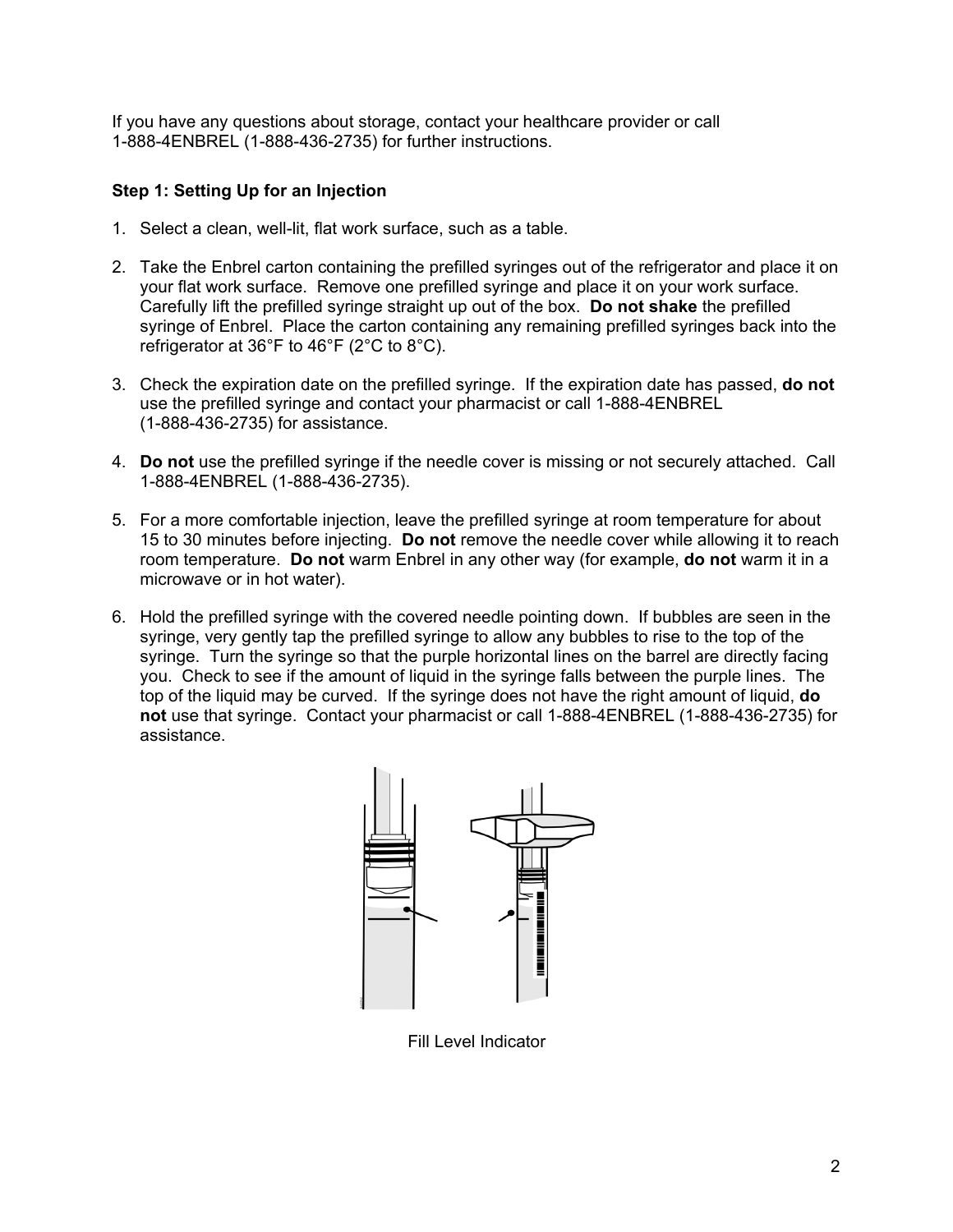- 7. Assemble the additional supplies you will need for your injection. These include an alcohol swab, a cotton ball or gauze, and a sharps disposal container (see **"Step 4: Disposing of Supplies"**).
- 8. Wash your hands with soap and warm water.
- 9. Make sure the solution in the prefilled syringe is clear and colorless. You may notice small white particles in the solution. These particles are formed from Enbrel and this is acceptable. However, **do not inject the solution if it is cloudy or discolored, or contains large or colored particles,** call 1-888-4ENBREL (1-888-436-2735).

### **Step 2: Choosing and Preparing an Injection Site**

- 1. Recommended injection sites for Enbrel using a prefilled syringe include:
- the front of the middle thigh
- the stomach area (abdomen), except for the **2**-inch area right around the navel (belly button)
- the outer area of the upper arm (only if someone else is giving you the injection)



- 2. Rotate the site for each injection. **Do not** inject into areas where the skin is tender, bruised, red, or hard. Avoid areas with scars or stretch marks.
- 3. If you have psoriasis, you should not inject directly into any raised, thick, red, or scaly skin patches or lesions.
- 4. To prepare the area of skin where Enbrel is to be injected, wipe the injection site with an alcohol swab. **Do not touch this area again before giving the injection.**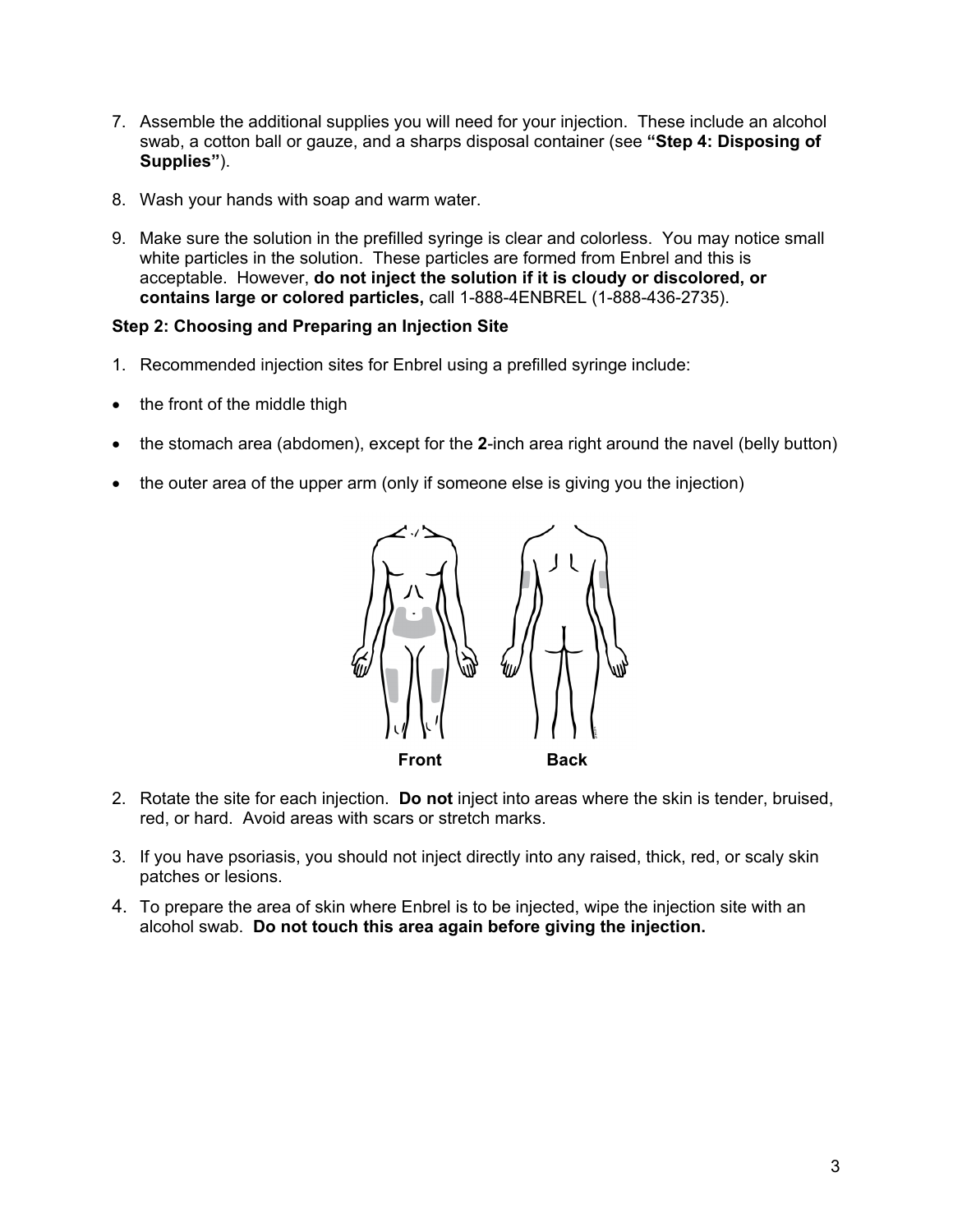## **Step 3: Injecting Enbrel Using a Prefilled Syringe**

**Do not** remove the needle cover from the prefilled syringe until you are ready to inject.

1. Pick up the prefilled syringe from your flat work surface. Hold the barrel of the prefilled syringe with one hand and pull the needle cover straight off, only when you are ready to inject. **Do not** leave the needle cover off for more than **5 minutes**. This can dry out the medicine.



To avoid damaging the needle, **do not** twist or bend the needle cover while you are removing it, and **do not** try to put the needle cover back onto the prefilled syringe.

When you remove the needle cover, there may be a drop of liquid at the end of the needle; this is normal. **Do not** touch the needle or allow it to touch any surface. **Do not** touch or bump the plunger. Doing so could cause the liquid to leak out.

- 2. Holding the syringe with the needle pointing up, check the syringe for air bubbles. If there are bubbles, **gently** tap the syringe with your finger until the air bubbles rise to the top of the syringe. Slowly push the plunger up to force the air bubbles out of the syringe.
- 3. Holding the syringe in one hand like a pencil, use the other hand to gently pinch a fold of skin at the cleaned injection site and hold it firmly.
- 4. With a quick and "dart-like" motion, insert the needle at a 45-degree angle into the skin.



5. When the needle is completely inserted into the skin, let go of the skin that you are holding. With your free hand, hold the syringe near its base to stabilize it. Then push the plunger to inject all of the Enbrel solution at a slow, steady rate.